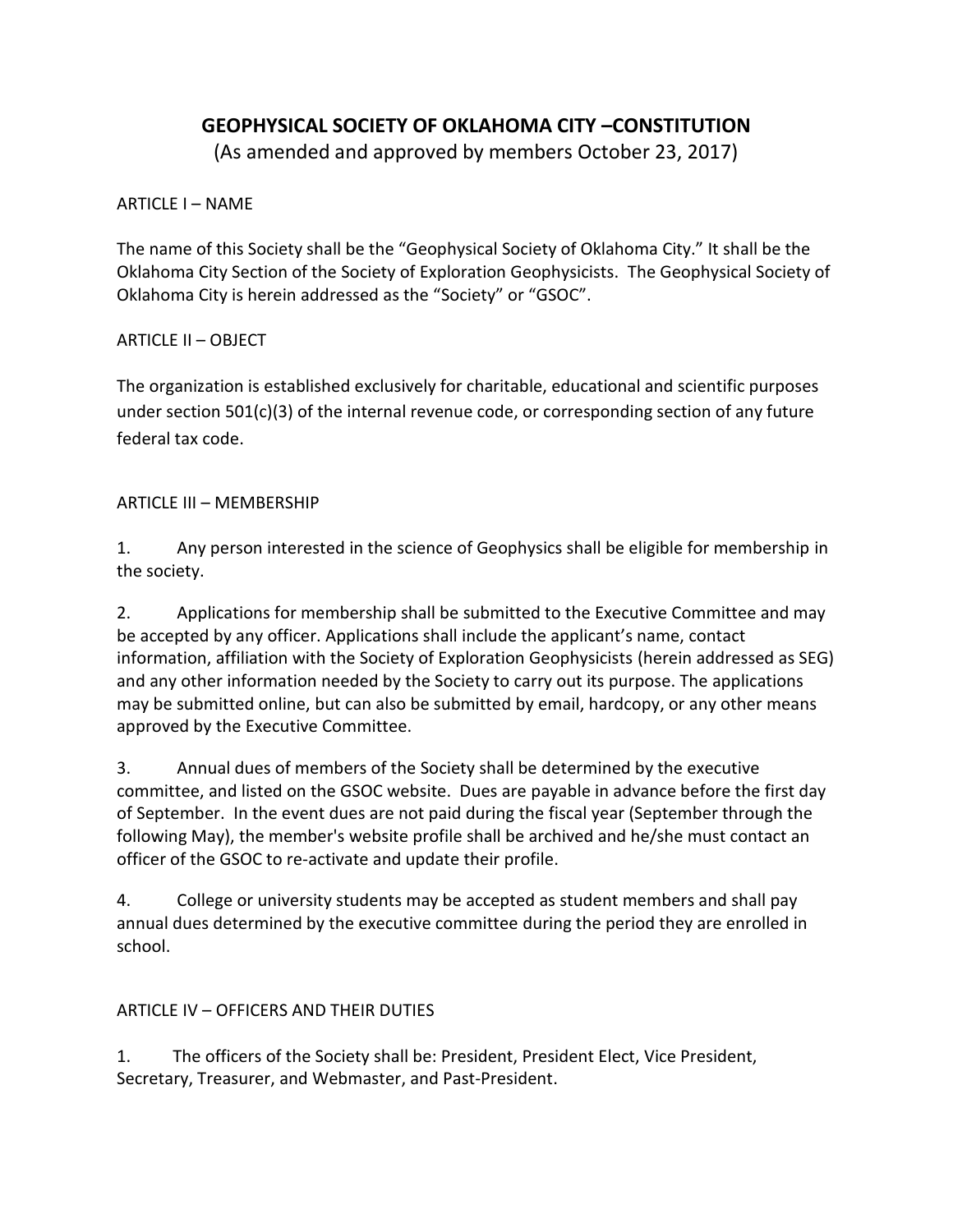2. There shall be District Representatives to the Society of Exploration Geophysicists, as provided in the constitution of that Society.

3. The Executive Committee shall consist of the Officers, the two most recent available past presidents, and the District Representative, or Representatives, to the Society of Exploration Geophysicists.

4. The officers shall be elected by members in good standing as hereinafter provided. Election may be by mailed ballot, emailed ballot, or online as directed by the Executive Committee. Officers shall begin their term at the close of the Annual Meeting and shall hold office for one year. No officer shall be eligible for election to the same office for more than two consecutive years. Only Active or Honorary members of the Society of Exploration Geophysicists shall be eligible for election to the offices of President and President Elect of the Geophysical Society of Oklahoma City.

5. THE PRESIDENT shall preside at the meetings of the Society and of the Executive Committee. He or she shall call special meetings when deemed advisable and, jointly with the Secretary shall sign all written contracts and other obligations of the Society. In the temporary absence of other Officers, he or she shall assume their duties or delegate them.

6. THE PRESIDENT ELECT shall be responsible for arranging the technical program of the Society, and shall have the authority to appoint such assistants as he or she may require. The President-elect shall perform the duties of President in the absence or disability of that Officer, and in case of the President's resignation shall become President for the remainder of the term. The President Elect shall automatically ascend to the Presidency the year following his or her election.

7. THE VICE PRESIDENT shall be responsible for soliciting annual sponsorships, and shall have power to appoint members to assist. The Vice President shall also be responsible for arranging entertainment for social functions such as the annual Christmas party.

8. THE SECRETARY shall maintain a complete list of membership of the Society; shall keep a record of all meetings of the Society and Executive Committee, shall provide advance notice of meetings to all members; shall notify the members by mail, email or other means approved by the Executive Committee of proposed amendments to the constitution. He or she shall submit to the Secretary of the Society of Exploration Geophysicists the names of all officers and committee members within two weeks after their election or appointment.

9. THE TREASURER shall oversee collection of all dues and other obligations of the Society; shall make disbursements authorized by the Executive Committee, and shall transact any other business ordered by the Executive Committee. He or she shall report upon the condition of the Treasury at the request of the Executive Committee. He or she shall forward, from time to time, his application for such portions of the expenses, if any, to be borne by the Society of Exploration Geophysicists and shall submit to the Treasurer of that Society, prior to the annual meeting of the Society of Exploration Geophysicists an itemized statement of the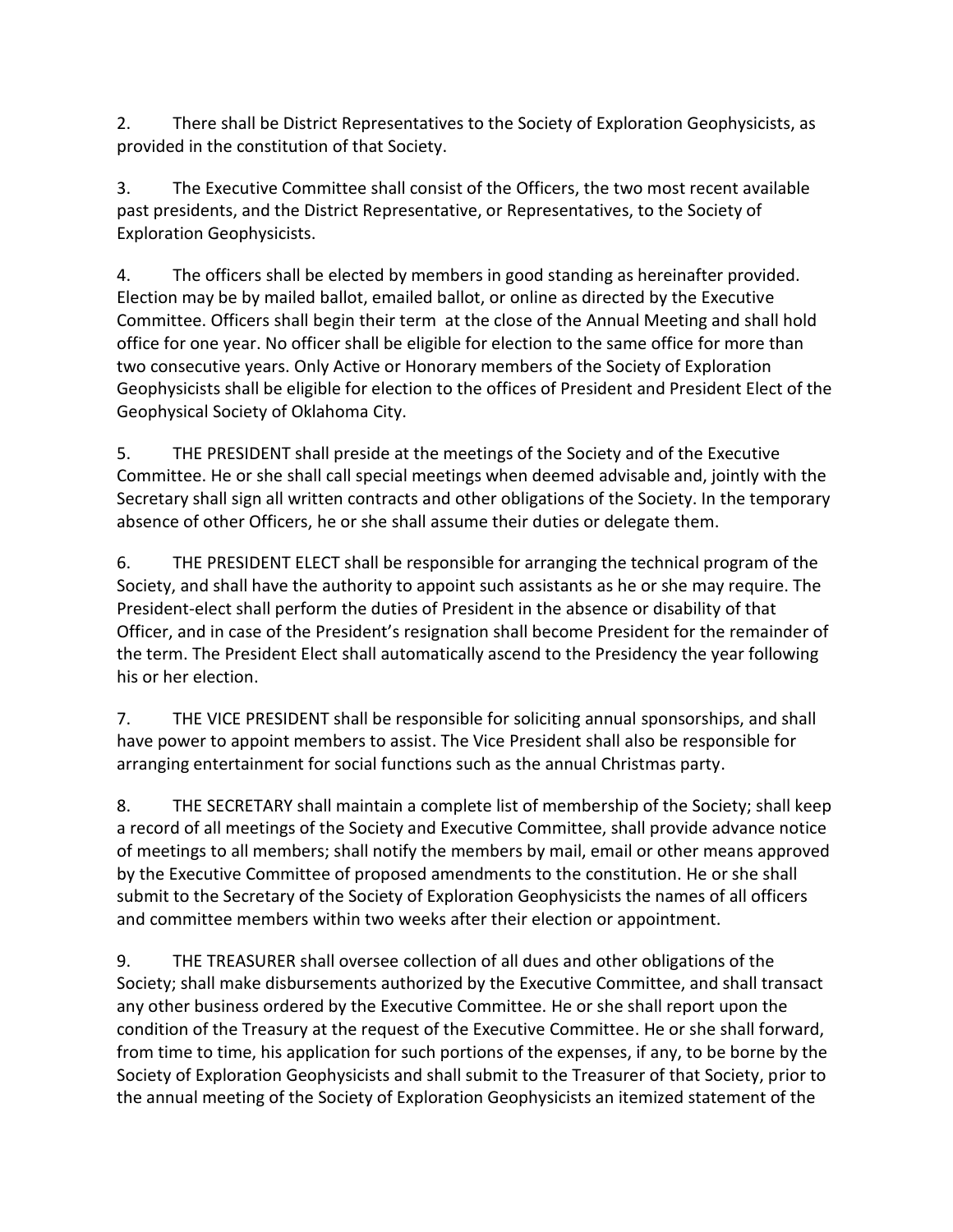expenditure of the funds received from the Society of Exploration Geophysicists during the preceding calendar year. The Treasurer shall prepare a review of the accounts and expenditures by the first of June of each year. The Executive Committee shall appoint an individual to review this report. The Treasurer shall have power to appoint members to assist him or her. In order to maintain the GSOC's 501(c)3 status with the IRS, the treasurer shall file Form 990/990 - EZ/990 - N annually.

10. THE WEBMASTER shall maintain the website of the Geophysical Society of Oklahoma City. The Webmaster shall also provide a list of preregistered attendees to the Treasurer at meetings to verify prior registration and payment. The Webmaster shall also notify the Treasurer of online payment of membership dues and receipt of sponsor pledged funds. The Webmaster shall notify the Secretary of changes in the online membership roster maintained on the website.

11. THE PAST-PRESIDENT shall oversee scholarship fundraising efforts (such as the Annual Golf Tournament).

12. THE EXECUTIVE COMMITTEE shall transact all business of the Society not otherwise specifically provided for. It shall elect all members to the Society, shall approve the dropping of members, shall appoint all committees except as otherwise provided herein, shall authorize all expenditures, shall direct investments of Society funds, shall fill vacancies occurring in any office except the Office of President to which the President Elect automatically succeeds, and shall have the power to review all action and appointments by the Officers. A quorum shall consist of at least four members for the transactions of all business by the Executive Committee. If any officer of the Executive Committee shall be unable or unwilling to fulfill his or her duties, the remainder of the Executive Committee shall appoint a temporary replacement and inform the membership of this action. Any officer so replaced shall have 30 days to request a vote by the membership to override or confirm the Executive Committee's action.

13. THE DISTRICT REPRESENTATIVE(S) of the Society of Exploration Geophysicists shall represent the Society and its members at meetings of the council of the Society of Exploration Geophysicists.

### ARTICLE V – MEETINGS

1. The Annual Meeting shall be held in May each year.

2. The regular meetings of the Society shall be held on the third Monday of each month except during the months of June, July and August, unless otherwise provided by the Executive Committee.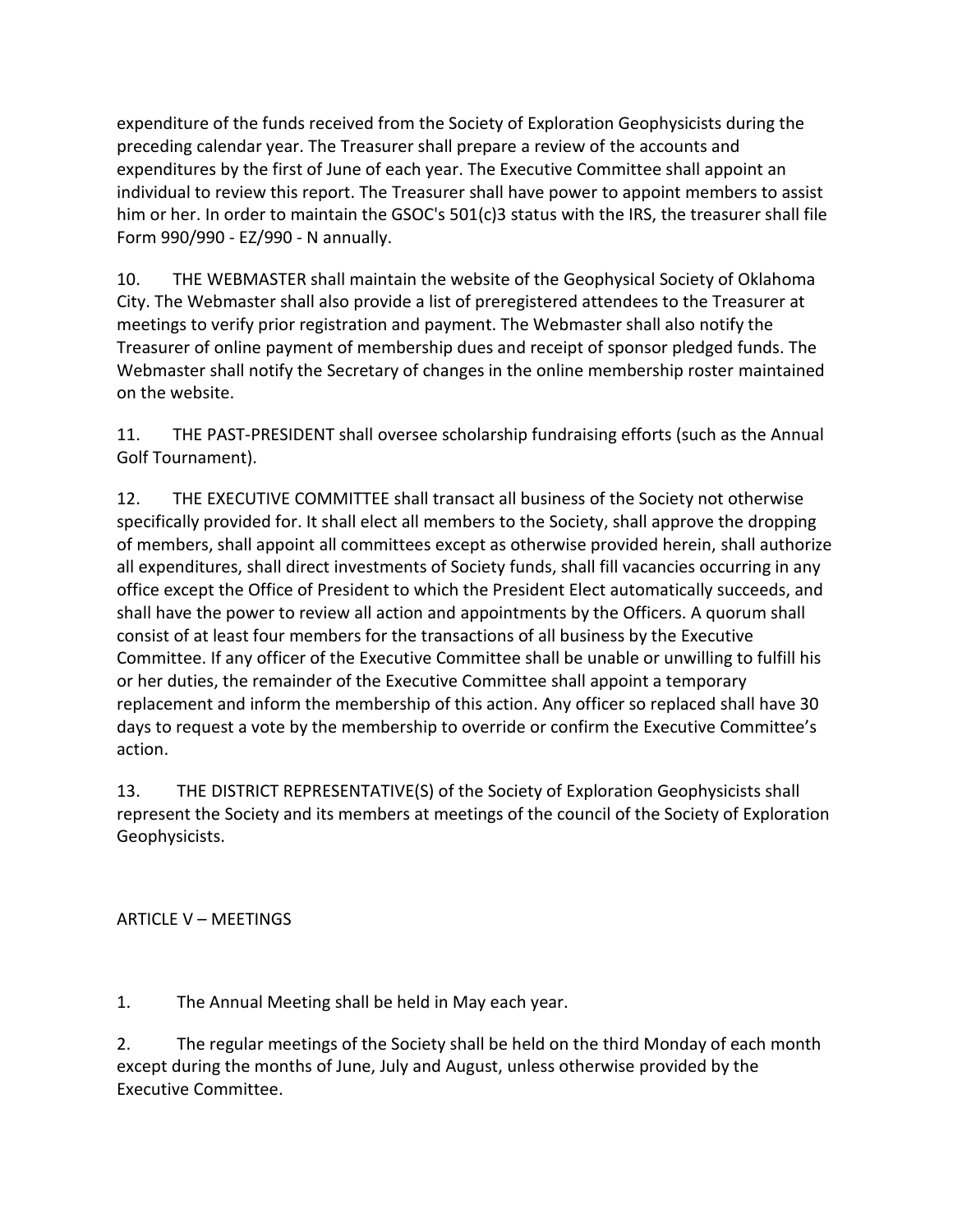3. Special meetings may be called at any time by the President of the Society or by petition of no fewer than 25 paid members.

4. The hour and place of regular meetings and the nature of the program shall be determined by the Executive Committee.

ARTICLE VI – AMMENDMENTS

1. This constitution may be amended by a two-thirds vote of the members present and voting at any regular meeting, provided that the proposed amendment(s) has (have) been approved for submittal by the Executive Committee and has (have) been presented at a regular meeting previous to the meeting at which the ballots shall be taken. Voting shall be by secret ballot and counted by the Executive Committee.

2. Any part of this Constitution or the by-laws of the Geophysical Society of Oklahoma City found to be inconsistent with the Constitution and/or By-laws of the Society of Exploration Geophysicists shall be considered invalid and shall be removed by amendment as soon as practical. The remaining By-laws shall continue to be valid.

## ARTICLE VII – NON PROFIT ORGANIZATION

1. No part of the net earnings of the Society shall inure to the benefit of, or be distributed to its members, trustees, officers, or other private persons, except that the Society may reimburse reasonable expenses incurred on behalf of the Society.

2. Upon dissolution of the Geophysical Society of Oklahoma City, the Executive Committee shall, after payment of liabilities, dispose of all the assets exclusively for the purpose of the Society as set forth in Article II to include disbursement to the Society of Exploration Geophysicists (an exempt organization).

3. No substantial part of the activities of the Society shall be carrying on of propaganda, or otherwise attempting to influence legislation, nor shall it participate in, or intervene in any political campaign on behalf of any candidate for public office. However, the Society may inform members of legislation that impacts geoscientists by any appropriate means.

4. The Society may accept property, whether real, personal, or mixed, by way of bequests or devise, from any person, firm, trust, or corporation, to be held, administered, or disposed of through the Society of Exploration Geophysicists Foundation Scholarship Committee.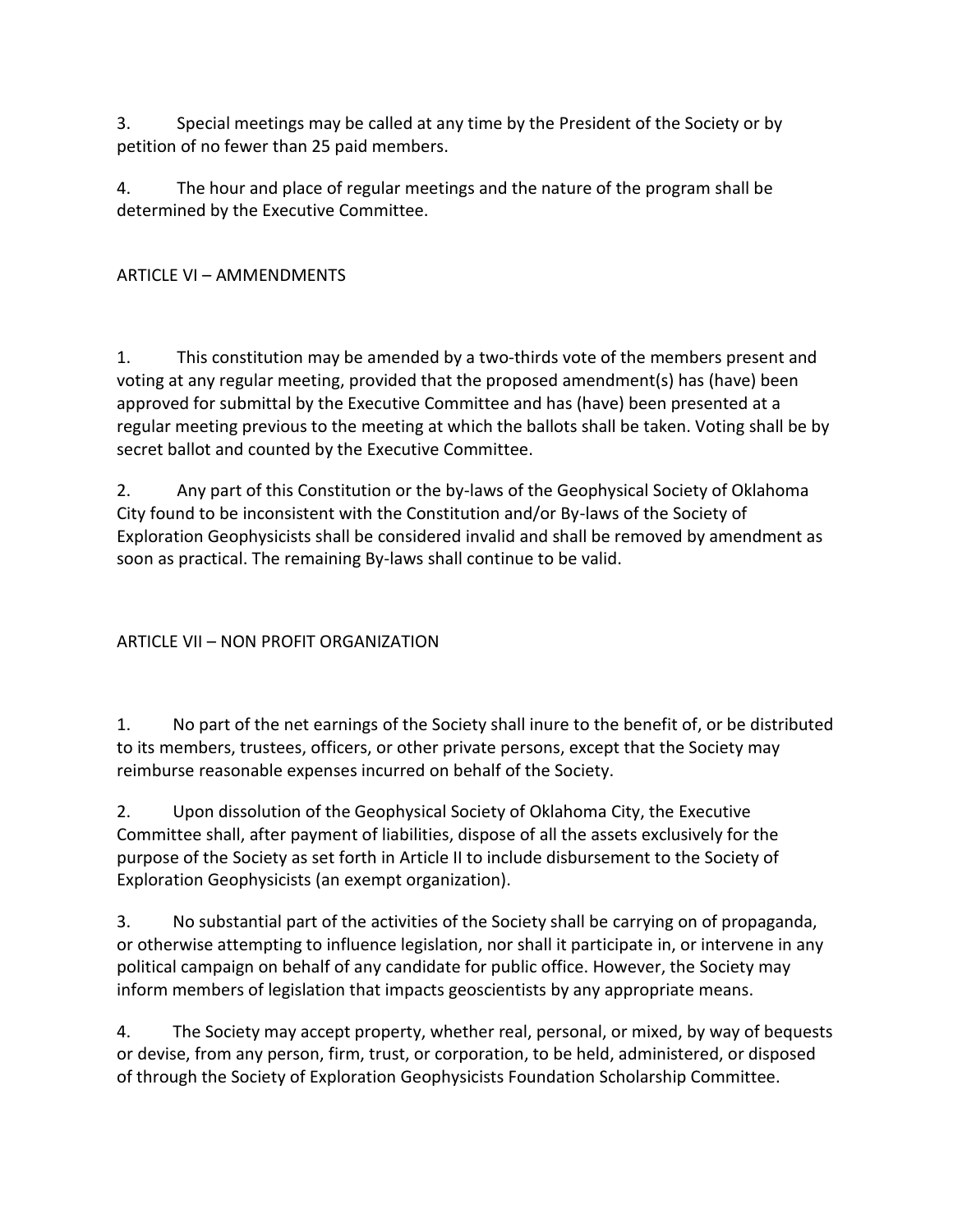#### BY-LAWS

#### I – AFFILIATION WITH OTHER GROUPS

The Executive Committee may arrange for the affiliation with other duly organized groups or societies which by object, aims, constitution or practice are aiding, assisting, or developing the profession of Geophysics or allied technology.

II – RESIGNATION AND SUSPENSION Any member may resign from the Society at any time. Such resignation shall be in writing and shall be accepted by the Executive Committee. Email shall be considered equivalent to hardcopy.

#### III – ELECTION OF OFFICERS

1. A slate of nominations for officers other than the President shall be prepared by a Committee of Nomination which shall consist of the President, the two most recent available past presidents, and the President Elect. The Committee of Nomination shall strive to present a slate of two or more candidates for each office. This slate shall be announced to the Society no less than one month before the Annual Meeting. Additional nominations for any office may be made in writing and signed by ten or more members and submitted to the President within two weeks following the announcement of the slate. Balloting will be performed as described in Article IV, Section 4 of the Constitution. The candidates receiving the greatest number of valid votes shall be declared elected.

2. The Committee of Nominations shall prepare a slate of nominations for any posts of District Representatives to the Society of Exploration Geophysicists, which may need to be filled. Additional nominations may be made in the manner set forth in Section 1. The election shall be held at least three weeks prior to the Annual Meeting of the Society of Exploration Geophysicists.

IV – ACCOUNTING PRODEDURE The Executive Committee will provide a suitable system of accounting and expenditure of funds.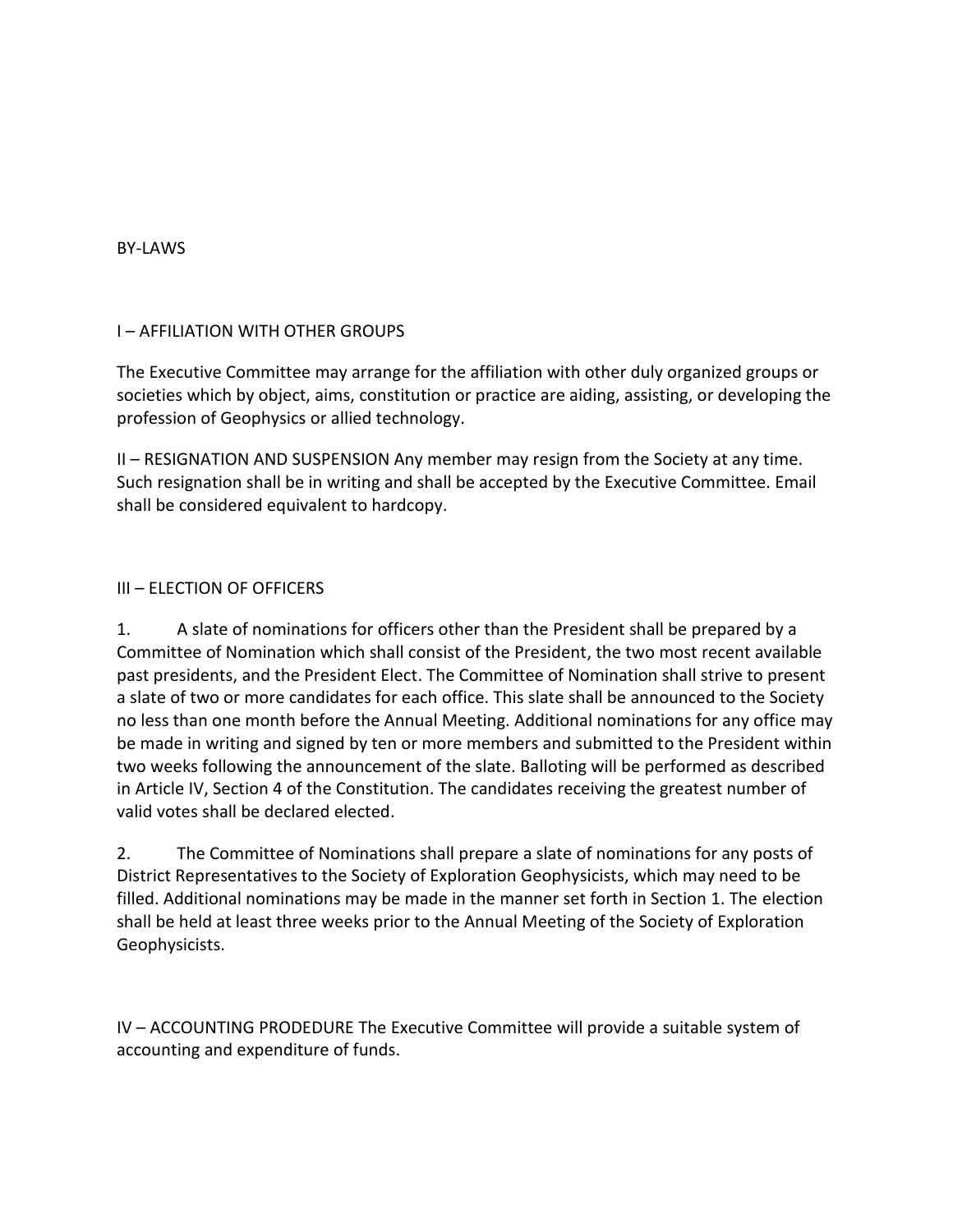#### V – CHARTER MEMBERSHIP

Charter Members of the Society shall be those members who have been accepted for membership and have paid dues before June 30, 1953.

#### VI – AMENDMENTS OF BY-LAWS

These By-laws may be amended by a two-thirds vote of the members present and voting at any regular meeting, provided that the proposed amendment(s) has (have) been approved for submittal by the Executive Committee and has (have) been presented at a regular meeting previous to the meeting at which the ballots shall be taken. Voting shall be by secret ballot and counted by the Executive Committee.

#### VII- INDEMNIFICATION

To the extent and in the manner permitted by the laws of the State of Oklahoma and specifically as is permitted under Section 1031 of Title 18 of the Oklahoma Statutes, the Society shall indemnify any person who was or is a party or is threatened to be made a party to any threatened, pending, or completed action, suit, or proceeding, whether civil, criminal, administrative, or investigative, other than an action by or in the right of the Society, by reason of the fact that such person is or was a Director, officer, employee, or agent of the Society or is or was serving at the request of the Society as a Director, officer, employee, or agent of another corporation, partnership, joint venture, trust, or other enterprise against expenses, including attorneys' fees, judgments, fines, and amounts paid in settlement actually and reasonably believed to be in or not opposed to the best interests of the Society, and, with respect to any criminal action or proceeding, had no reasonable cause to believe his conduct was unlawful.